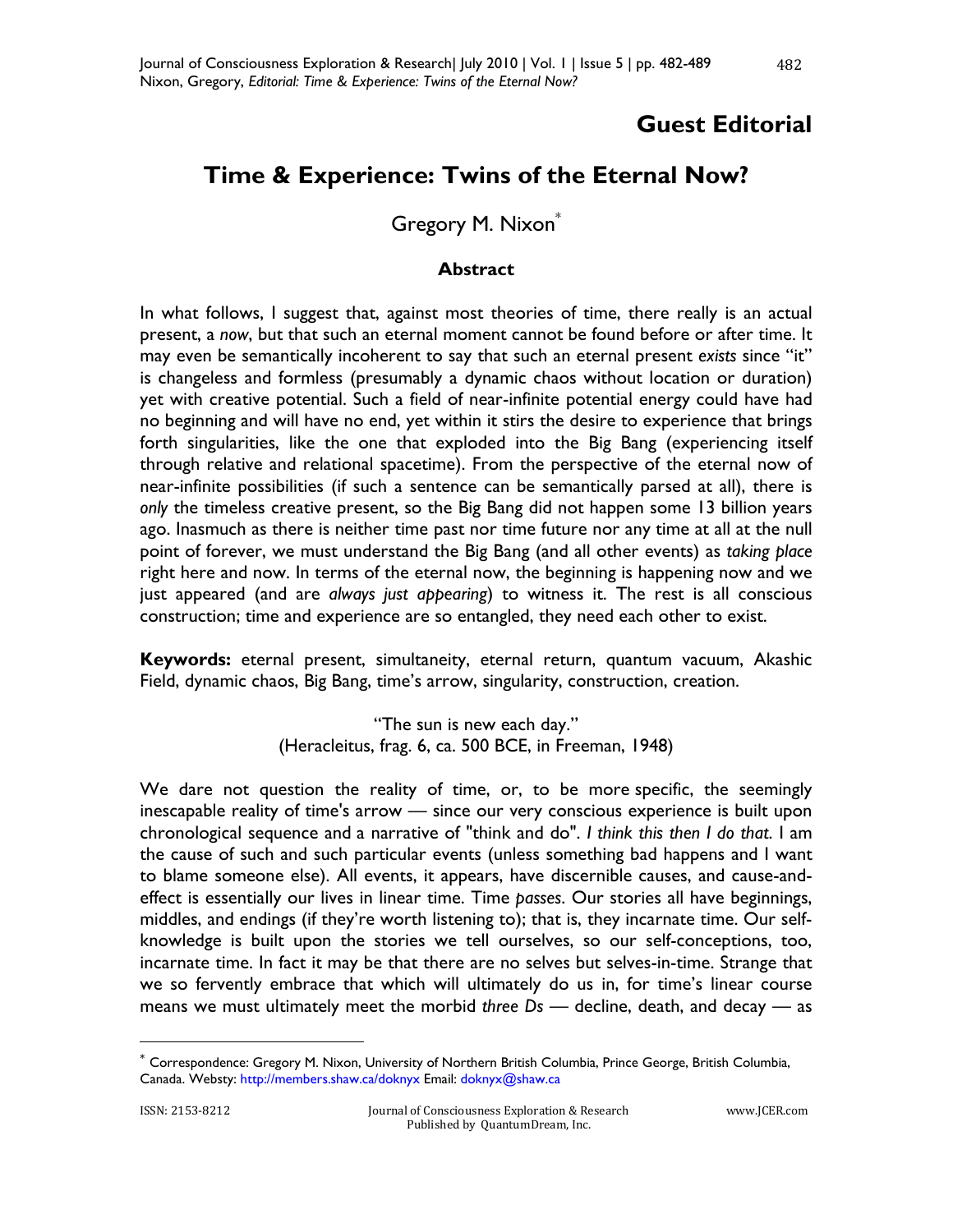Journal of Consciousness Exploration & Research| July 2010 | Vol. 1 | Issue 5 | pp. 482-489 Nixon, Gregory, *Editorial: Time & Experience: Twins of the Eternal Now?*

*our time* grinds to a halt. We were created, somehow, in time (so our story begins), we live our lives through time (remembering some of the accumulating past as it recedes into the distance), and we face the sudden, inevitable halt of time (and so our story ends). Time and causation seem to precede our brief existence and will continue once that existence flickers out. Is this not the way it is?

Our lived reality (i.e., our daily experience) gives no credence to the Einsteinian block universe in which time is just another mathematical dimension without past or future, or to the Nietzschean proposal of *eternal return* that suggests all time's arrows are but short flights that return to their timeless source once their course is spent. For Einstein and Nietzsche (strange pairing as they are) there is nothing new under the sun; it follows that in time's illusion or time's cycle there is no actual present in which the creative or the new may breakthrough and change the *course of time*. Is there an actual present in the path of time's arrow, in the cycle of eternal return, or in block spacetime?

Amidst our busy mental chatter — the regrets and reminiscences of the past along with the worries and hopes of the future — we may sometimes feel a disquieting sense that something is missing in this *motion picture* in which we act. We see life flying by as though watching it from the window of a speeding train, and sometimes we may pause to wonder, "How does time flow by when I am here in the present? When did the flow of time begin? Where is it leading?" And these frivolous questions may lead us to other more dangerous (because utterly *pointless*) questions, such as, "When did the present begin and when will it end? Is there a timeless present?" Timelessness is something conscious experience abhors in the same way the universe abhors a vacuum. (Have you ever tried silent meditation?) To experience is to experience time. Perhaps experience and time are quantum entangled (or just two faces of the same mystery). Without time, change, or motion, there is nothing to experience, and I'd like to suggest that without experience, perception, or consciousness, there is no time (change or motion).

Our lived experience just takes time as a given, and we believe time is the reality within which experience takes place. Could it be our particular form of internalized symbolic culture (self-consciousness) holds us prisoners — prisoners of time — so we dwell in the past while planning the future? We lay stretched across the abyss of the actual present, fearing its unknown depths, like some victim of the Inquisition. But in this case, the inquisitors are us (despite the many traditions that promise an ecstatic or heavenly end to time). In frustration at time's inexorable progress toward seeming personal oblivion, we may find ourselves crying out like Aldous Huxley (1944), "Time must have a stop!" But to speak of timelessness after time ends or before time began is a logical error, since *before* and *after* are terms that derive meaning by *being part of time*. Timelessness cannot be found before or after time, even in the case of the Big Bang. If there is eternity, it must forever be in a postulated actual present. The same applies to a human life — my life and your life — in reality, *a timeless moment* within which consciousness constructs and remembers a past, measures motion and calls it time, and watches for the future and its inevitable corollary, the end.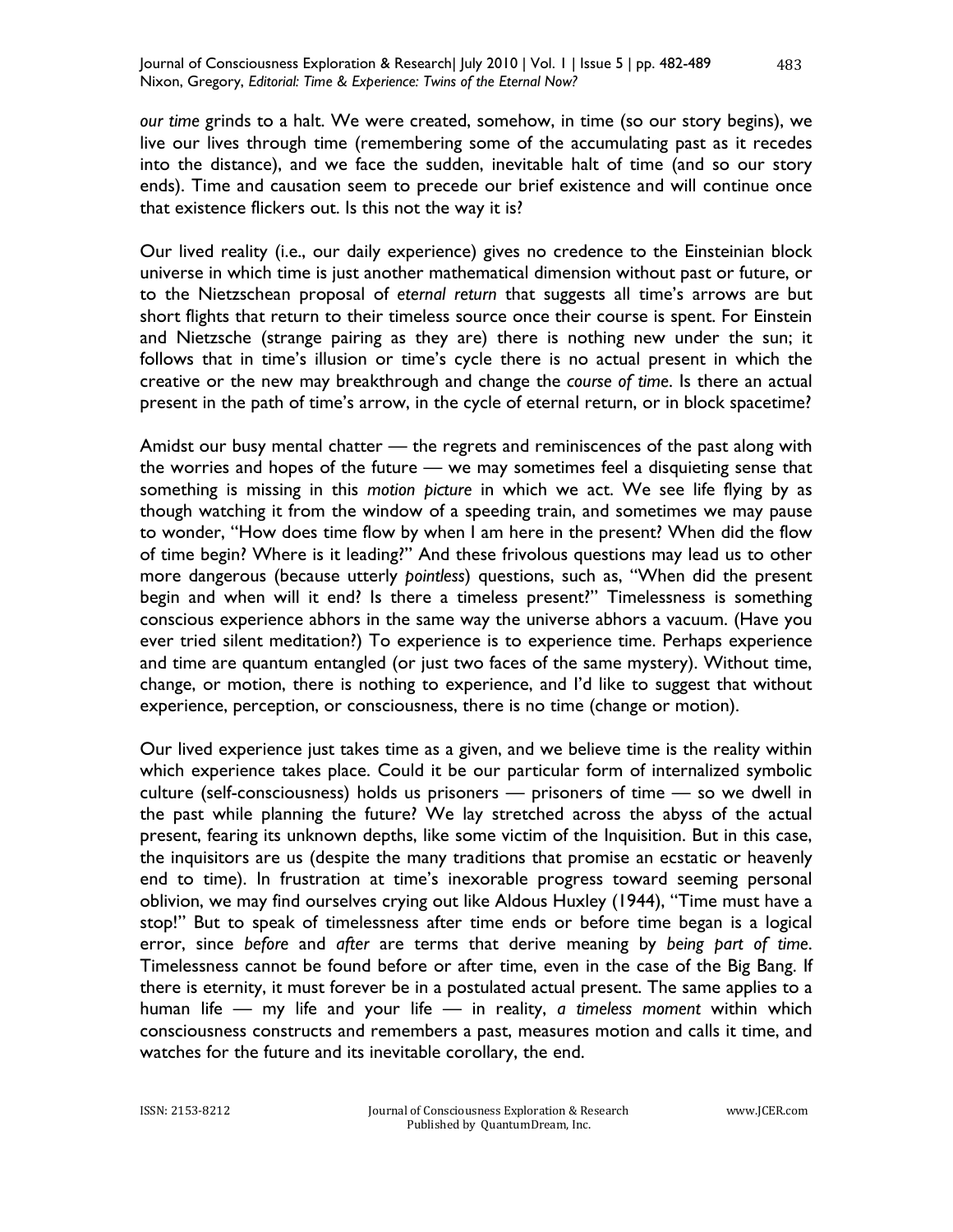What we call the present has been definitively shown by physics, biology, and phenomenology to be little more than the pendulum swinging from the past into a future we expect to be as much like the past as possible. Instead of being awake and creatively attuned, we are merely caught in time, dragging our conditioning with us as we shamble into the unknown future to reduce it to the known. Heracleitus (frag. 27, in Freeman) again: "The proverb bears witness to them: 'Present yet absent'." We experience our lived reality in an instant-playback review; *we always already live in the past but confuse it with the present*.

A distinction is often made between psychological time and physical or *real* time (and some of the essays in this issue focus on it). Phenomenology, now backed by significant research in cognitive psychology, has revealed that our conscious sense of the present is an illusion or, better, a construction. Our "present" really consists of memories (the past) being projected forward to predict and thus control the present as it gives form and sequence to an unknown future. This disjuncture between our experienced present and the possibly *real* present has been noted at least as far back as Kant, who noted we are unable to go beyond our own experience and know *the things in themselves*. William James with his specious present and others have noted this delusion brought about by *timely processing necessary for human conscious experience*, that is, self-consciousness. Only rarely can we escape the context of self through which our life experience is filtered, and it must be noted that remembering and (self) consciousness may be the same thing. It may be possible to somewhat escape the self-constructed prison of time-past through creative inspiration or spontaneous action in a crisis situation, but more on this later. At this point, I'd like to note that our various psychological *nows* need not be in sync; that is to say, there may be no simultaneity among our senses of the present (and this is also true from the perspectives of biology and physics). Though we pass each other on the street, we may be experiencing two different psychological present moments because the point where memory leads into action in "the present" will vary with individuals. Still, we would not recognize ourselves or each other without this "present" contextualized by the past. Can it be said that, psychologically speaking, the present as we experience it is nothing but reenactments on the stage of memory?

How is this possible? It seems we symbol-dependent humans have a need to re-cognize things, to identify events and objects according to the schemata of memory before we can *consciously perceive* them. It takes time for this recognition to take place, and the same processes of recognition apply to bringing to consciousness our own unconscious or semi-conscious thoughts and feelings. It does not seem likely that other animals, unencumbered by formal language, would have the same need to go through symbolic recognition to function in the world, and, so, without the baggage of symbolic memory, they may be conscious — or, more precisely, experiencing — in a different, more direct manner.

Are nonhuman animals, then, living in the present, free as they are from the human necessity of symbolically re-cognizing the events and entities we encounter before we enter the field of action? It has been suggested by many that our difference from the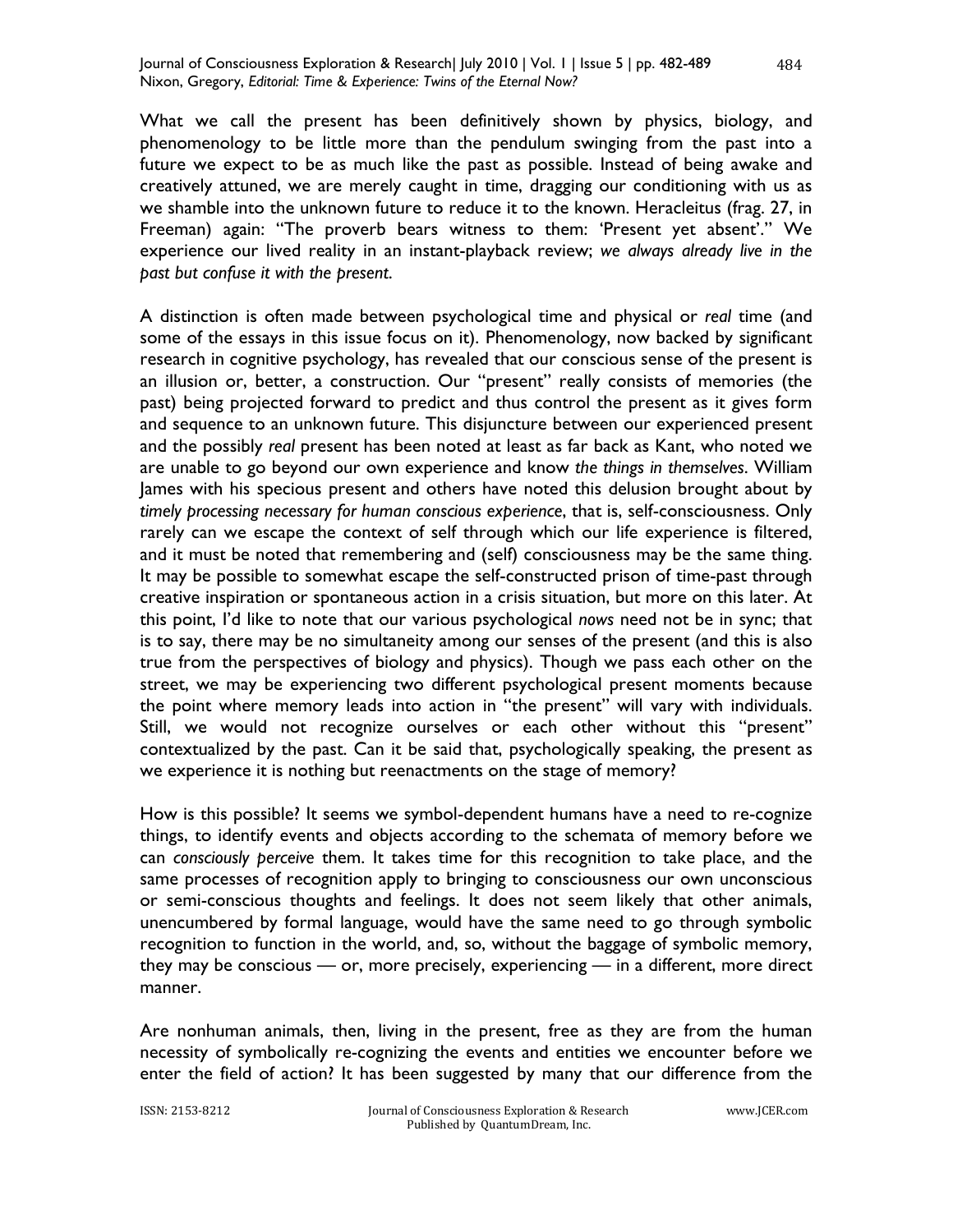other animals is that they dwell in a stimulus-response present without the need or ability to call upon memories at will or to mentally rehearse various alternatives before taking action. Oh, they may experience a kind of neural Darwinism when their instinctual responses compete for primacy, but the choice finally made is said to be determined by the wisdom inherent to their species or, possibly, learned behavioural adaptations made in response to past experience — but conscious (symbolically abstract) choice is not involved. They do not need to engage the past or imagine into the future, so they remain either switched on or switched off in the present.

However, this won't do either. Basic biology added to what we have learned from physics tells us that perceiving a stimulus and determining a response (even via instinctual competition) also takes time. Even if we assume the existence of an objective, or material mind-independent reality *out there* that is at least a close parallel to the way we perceive it (which, by the way, we have no reason to do), perceiving that world would still take time. Perceptions are still limited by such things as the speed of light or sound received by the appropriate organs or the time it takes for impulses to travel along nerves, not to mention the necessary brain processing of received data before perception is achieved. Even microscopic prehension through cellular membranes takes time. What is finally perceived, even among microbes, is already from the past.

But there is more to perception than reception of data from an external world. In the visual cycle, for example: If the retina of the eye sends its "visual data" to the thalamus (that has been likened to a relay station for sensory data), which then sends this signal to the primary visual cortex for the first stages in the experiencing of visual information, why should the primary visual cortex send a nerve pathway directly back to the same area of the thalamus from which it has just received the data? The backprojection is not insignificant: Neuroscientific findings indicate in the case of vision that there are *ten times* as many nerve fibers in the "backwards" direction as in the direction in which information is supposed to flow (Rose, 1992). This indicates the possibility that *the world seen or experienced is as much a product of whole brain projecting as it is from purely outside-in receiving*. The body itself is seen here as the primary context of experience and — through the body — the world we are "thrown into" (and create) becomes the secondary context, a construction of the culturally-framed sensorium, if you will.

As indicated above, the place of time in recent physics is tenuous indeed. Not only do Einstein's STR and GTR argue against its reality, but there is no such thing as universal simultaneity either. The present is itself relational and experienced differently by different perceivers in different locations or travelling at different velocities. There is no arrow of time and there is no present in Einstein's widely accepted relativistic physics.<sup>1</sup> There is a host of books out recently that discuss the true nature of physical time including a recent article in *Scientific American* called "Is Time an Illusion?" (Callender, 2010). These books and articles based in quantum physics, string theory, multiverse speculations, etc. almost universally fail to bring in variations in perspective, that is, the

 $\overline{\phantom{a}}$ 

<sup>&</sup>lt;sup>1</sup> See Stephen Robbins, "Special Relativity and Perception", in this issue for an opposing viewpoint.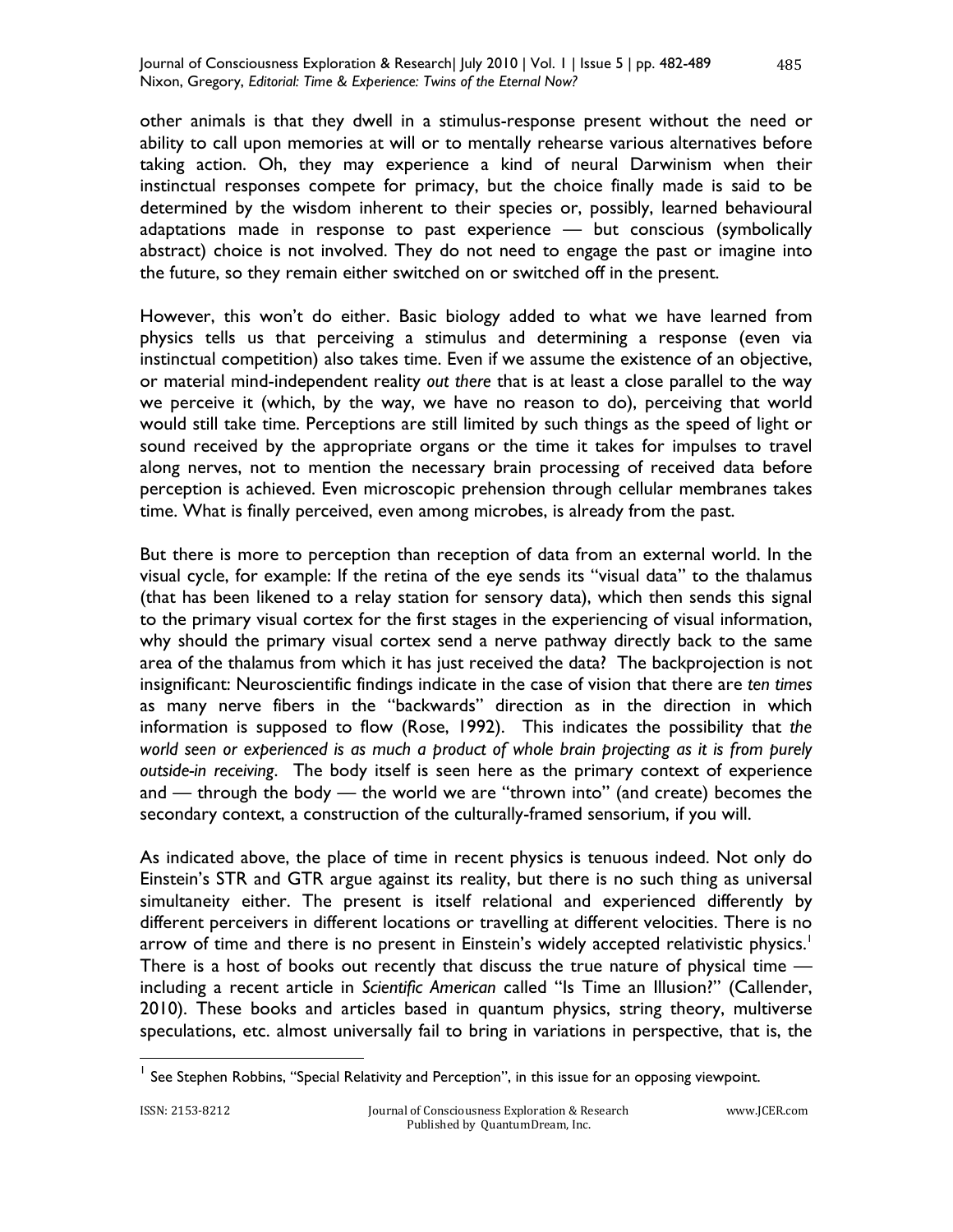affect on time of the perceiver and the even bigger question whether time has any reality beyond its being perceived. The point has been made often enough that we can know nothing about a presumed reality that is not experienced (i.e., that is mindindependent). As I wrote in an earlier paper, "All objective researches must deal with the epistemological problem that they are themselves products of conscious experience. To objectify a mind independent reality, then to look for mind in that mind-independent reality, is a bizarre sort of logic to say the least" (Nixon, 1997, pp. 17-18).

Today, repeated experiments at the subtle level of the quantum have shown that perception (measurement, experience, consciousness, will, or *what have you*) is a necessary player in the construction of the reality we know that consists of energybound particles and objects, as well as events within the arrow of time. As back-up, I will only quote one of the more conservative founders of quantum theory, Max Planck (1931): "I regard consciousness as fundamental. I regard matter as derivative from consciousness. We cannot get behind consciousness. Everything that we talk about, everything that we regard as existing, postulates consciousness." Planck refers to reality, both as we know it and at the cosmic and quantum levels. Is there consciousness in the postulated timeless present? Needless to say, an eternal present whose physical existence is in question will not be detectable by the empirical methods of science (even at the quantum level), yet it is there — or, rather here (and now).

I'm no expert in quantum physics (few really are), but it's my understanding that observation, or measurement (which must itself be observed to have any meaning), is said to collapse the (pilot) wave of all possibilities, i.e., the quantum wave superposition, into a specific time and form, so momentum and position can be simultaneously measured. What exists before this collapse of the superposition (and continues to exist, unseen, after it)? I suggest it is the eternal present, which can be said to *actually exist* only as potential. The actual or eternal present is formless and timeless. Like the quantum wave superposition or the quantum field state vector, the dynamic present is a chaos of possibilities, none of which will be *realized* (literally) until experience (observation, measurement, perception, expectation, conjuration!) draws the field of near infinite possibilities into a form (space) and motion (time) that we can live with.

What is this *now* field of chaotic potential energy like? Well, it makes no more sense to ask that than to ask *where is it?* or *when is it?* Any such description defeats language, for language is a construction that depends on time, even creates time. All we can use are spatial metaphors, which are, by their very nature, misleading. This field may not exist in any usual sense since, as noted, it has none of the qualities of existence, including location, duration, or experience (which in the strict sense is always relational). It is everywhere and everywhen and, most of all, active right here and now (and right here and now is forever). I have suggested it is awareness-in-itself, that is, awareness without any sort of object of awareness and without any sort of *other* to reflect its awareness back upon itself. Irvin Laszlo (2004) has called this actual present the Akashic Field (or A-Field), but he prefers to see it as an information field that contains the memory of everything that has ever happened and thus strongly influences all that will happen.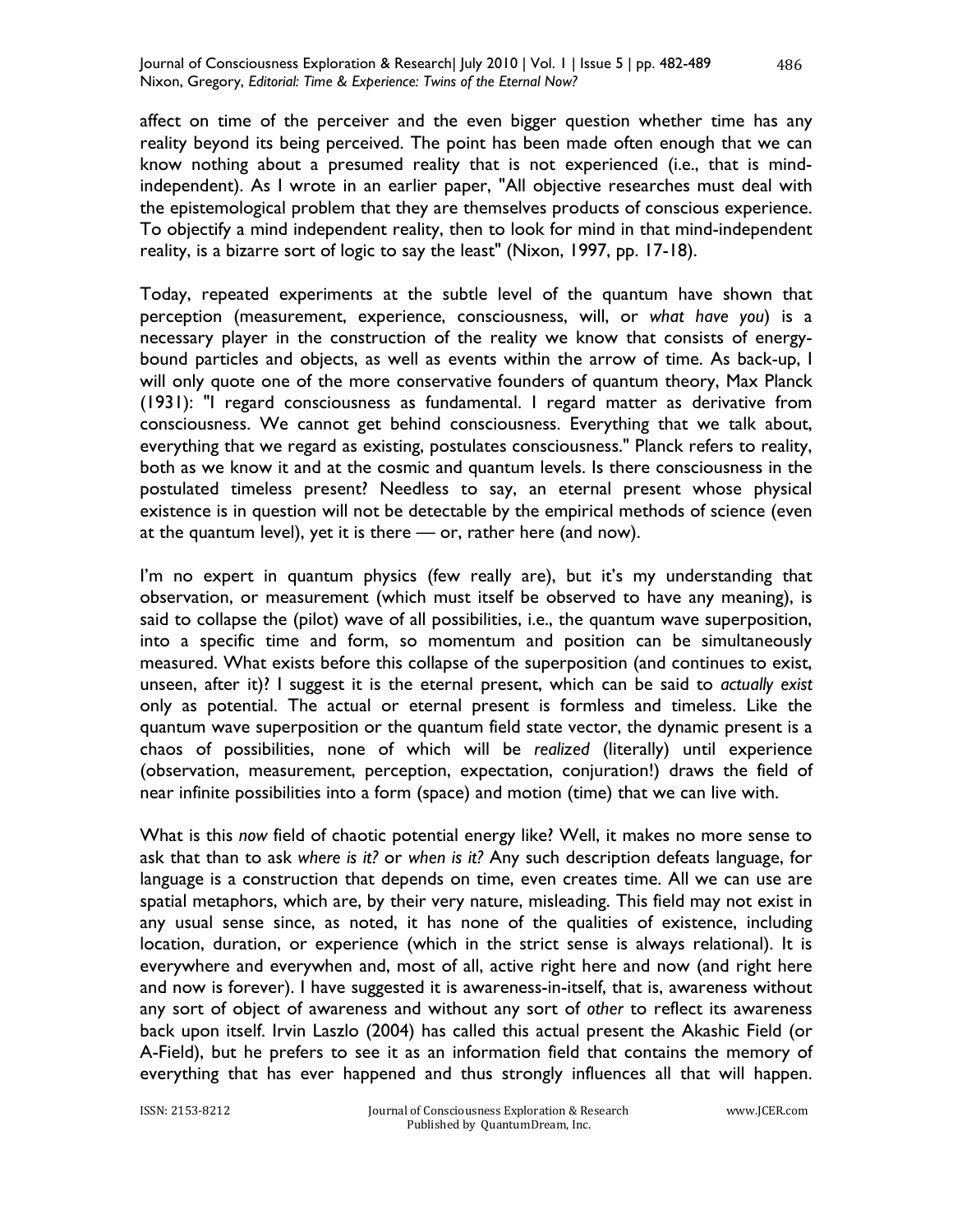However, he sees his A-Field as emerging from the quantum vacuum — as close to nothing as we can get in this universe. Yet it may well be that *there is no nothing*, or not exactly, since this quantum vacuum is precisely what I am calling the eternal or actual present that pre-exists any and all Big Bangs and continues to be the secret background within every moment of time. Language contorts, but how can this absolute vacuum be the creative source of all that we know as something or even as everything?

Negative conceptions provide a way to indicate potential existence by pointing to what is not. In created spacetime (and likely well "before" it), where indeed can the true void — absolute nothingness or vacuum — be found? Peat (2000) reveals that our conceptual "nothing" is not quite what it linguistically implies, explaining recently discovered dark or *vacuum energy*: "The vacuum state is the void. It is pure silence. But it is also a bubbling sea in which elementary particles are constantly dancing in and out of existence" (p. 94). Even more unsettling, the potential energy in this void is as unlimited as creativity itself: "It turns out that the energy within one cubic centimeter of the vacuum state would vastly exceed the energy content of our entire universe. … So this void, this nothingness, this cosmic silence, is pure potential" (p. 96). Could it be the ultimate "source" of the creative principle within everything is *nothing* — that is, the infinite potential energy of the void?

Beyond the limitations of science, we may turn to philosophy and literature for metaphoric conceptions of the unknowable eternal now. Nature at its core is, as physics teaches us, ceaseless dynamism, even if it takes an experiencer to give this dynamism form and process. I'm with Heracleitus that such timeless/formless dynamism is the first and fundamental principle of all that is: "The ordered universe (*kosmos*), which is the same for all, was not created by any one of the gods or of mankind, but was ever and is and shall be ever-living Fire, kindled in measure and quenched in measure" (Frag. 30, in Freeman, p. 26). This living fire was sometimes called by Heracleitus "change" and at other times "strife," but as that which brings the new, it is always creative. Even Parmenides, the contemporary of Heracleitus whose ideas are often put in opposition to his philosophy of change, may be interpreted as referring to the eternal present as Being (even though I suggest it is only potential being):

Being has no coming-into-being and no destruction. … And it never Was, nor Will BE, because it Is now, a Whole all together, One continuous. … Nor shall I allow you to speak or think of it as springing from Not-Being; for it is neither expressible nor thinkable what What-Is-Not Is." (in Freeman, p. 43)

I think it's likely that we have an irrational intuition of an actual present that we can never quite reach. It is this intuition of dynamic stillness that may be sought by dedicated meditators, but methinks we come closest to it in moments when we are seized by the "divine frenzy" of creative inspiration or perhaps when we act before becoming conscious of our acting during intense moments of crisis. It may be that the divine fire of dynamic creativity is the very nature of the actual present, and the creative decisions we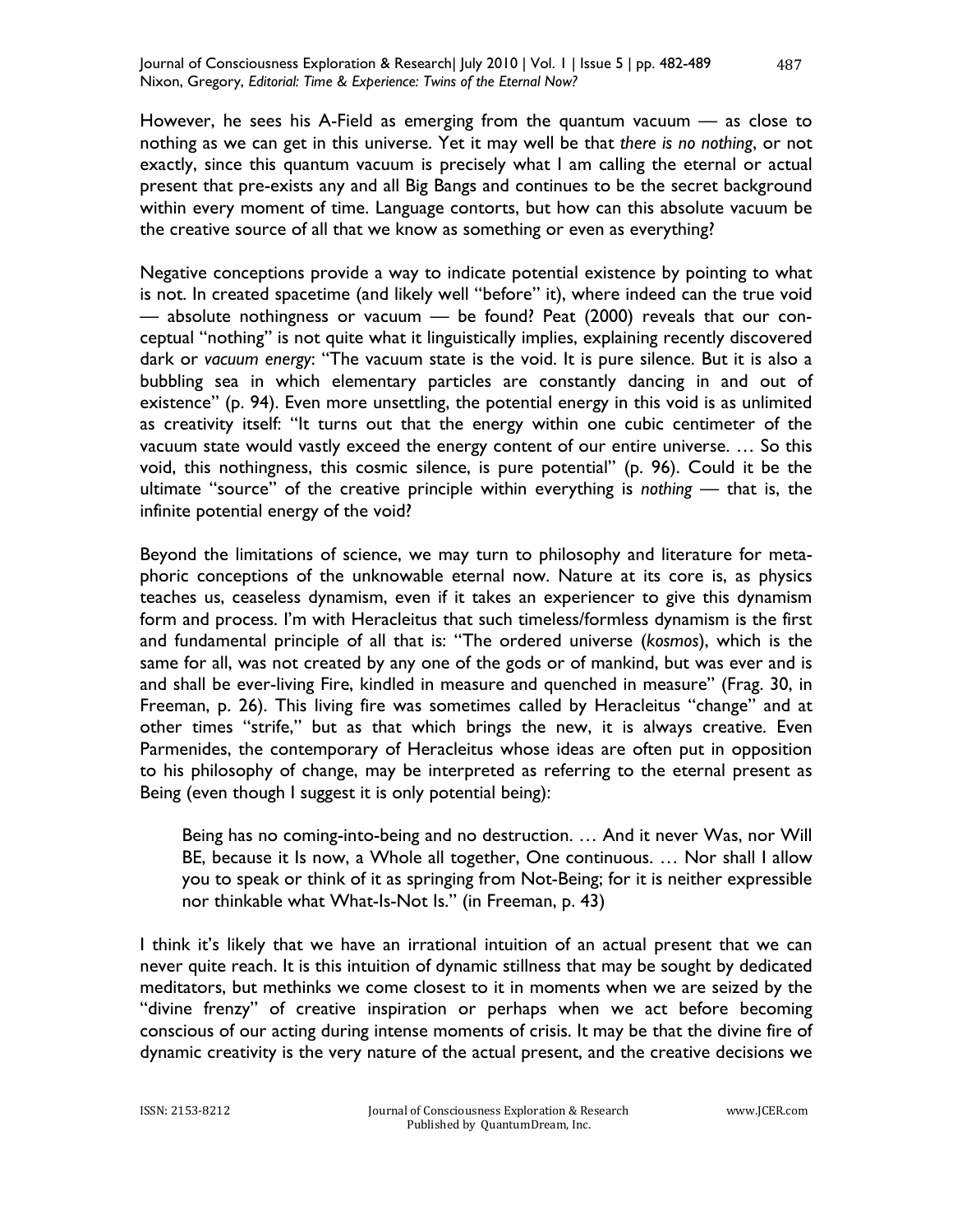make as individuals or as cultures or as global participants bring us close to the divine fire and determine what reality will be, at least *for the time being*.

T. S. Eliot captured both the stillness and the dynamism within it in these famous lines:

*At the still point of the turning world. Neither flesh nor fleshless; Neither from nor towards; at the still point, there the dance is, But neither arrest nor movement. And do not call it fixity, Where past and future are gathered. Neither movement from nor towards, Neither ascent nor decline. Except for the point, the still point, There would be no dance, and there is only the dance.*  (1944, pp. 15-16)

And who could say it better?

The only question left for this little editorial excursus is how could time, space, and experience emerge from the seeming nothingness of the everpresent quantum vacuum? I do not have the hubris to presume to know the answer, but I can suggest that, in the same way the quantum superposition is observed (or experienced) causing the "wave collapse" into classical space, time, and motion, it may be that the eternal field of the creative actual present had to be observed or experienced for its energies to focus into form, motion, and time (which, again, it is doing right this second). I'm not going to suggest some sort of deity acting as an outside observer, but I might go so far as to compare the beginnings of language and selfhood with this primal emergence.

Human language structures (or indeed nonhuman signaling) would serve no purpose if only one creature invented and employed them. Language and communicative signaling are group phenomena that can only be active when members of a group comprehend the signals. Within that group, at some point in time, at least two of its members needed to work out meanings of words and phrases in a way that could be understood by both, yet different identities had to be recognized for interlocution to take place. The same applies to self-identity. We somehow objectify our own embodied experience in the context of cultural intersubjectivity and subsequently conceive of ourselves as inner entities we each call "I" (like other selves). It seems the creative chaos of the eternal present needed to conceive a being — perhaps a form, perhaps a motion — from within itself that could then relationally reflect its own quasi-existence back upon itself.

In the case of the eternal awareness-without-experience of the absolute present giving birth to form, time, and experience — that is, the universe as we know it (perhaps new each second) — I might suggest that some sort of desire or yearning to become aware of itself arose in the dynamic eternal present. Don't ask me why or how. Systems have been demonstrated to be creatively autopoietic (e.g., Maturana & Varela, 1987), and, though the creative chaos of the quantum vacuum may not be a system, systems have been shown to emerge from chaos (cf. Prigogine & Stengers, 1984). Like in many myths of creation (see Long, 1963), the primal unity calls forth an *other* who, though forged

488